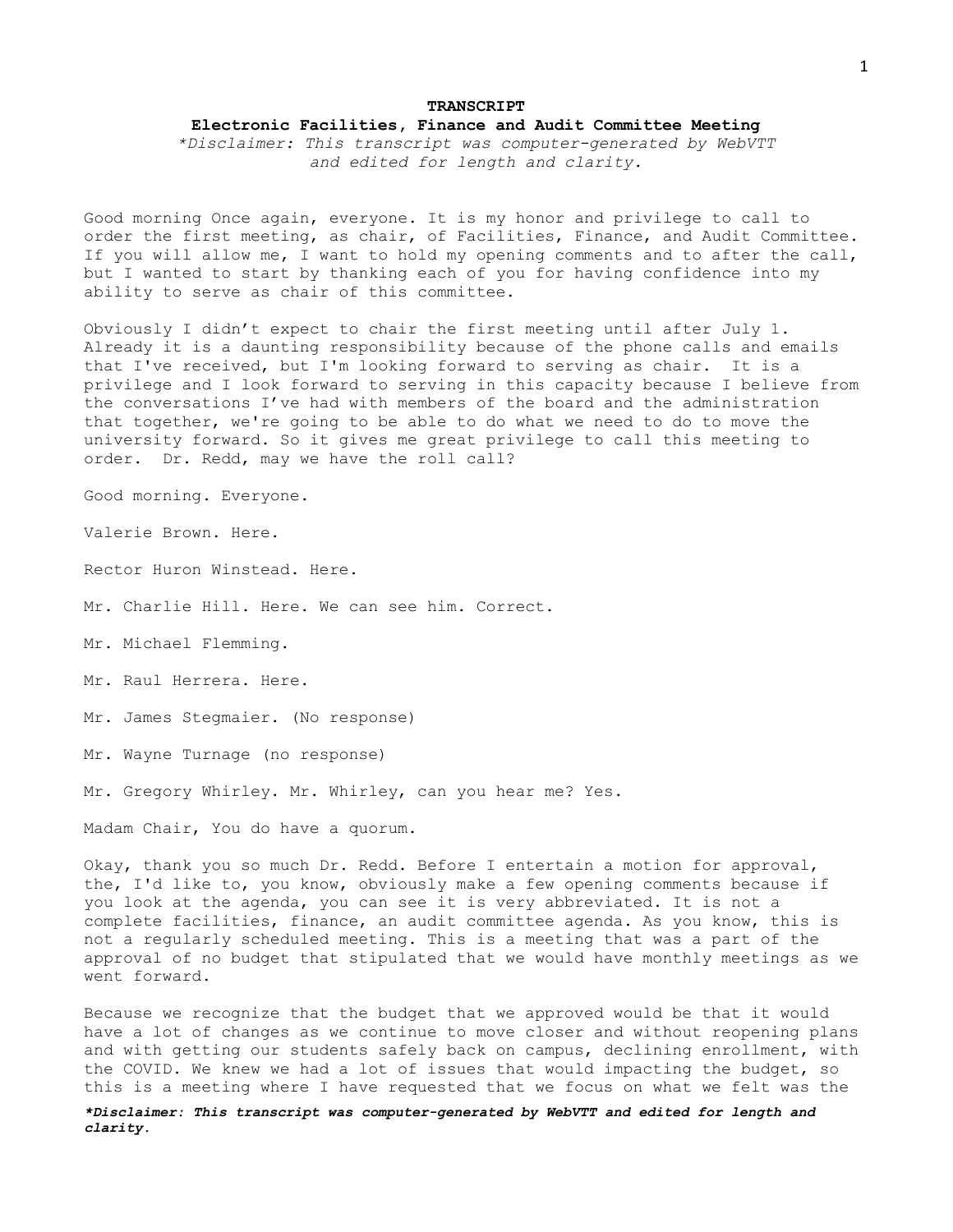most important agenda items at this point and that was the impact of all of these potential expenses on our budget. So, as I've previously said, I wasn't expecting to lead this meeting until after July, so I've only had a few days to prepare for this meeting. I've not had an opportunity to really talk to Mr. Harris, Mike Flemming, Ms. Alves only with Kevin and so I've had a limited opportunity to be prepared for the meeting and we want to be prepared for that.

Having been on the committee for the two years that I've been on the board of visitors, I'm fully aware of the many challenges that I recognize that we must acknowledge and address in a format that puts the university on a positive roadmap toward resolving concerns and issues that have been raised. Many of these concerns and issues do have the potential to have a substantial negative impact on our financial resources.

The lack of adequate financial resources has been a resounding concern for the two years that I've been on the board, and it is my understanding that it is one that has been raised for years prior to me on the board: consistent decline in enrollment, NIFA reimbursements that have already been paid and a payment that is due now and the potential for future NIFA reimbursements along with a large, outstanding accounts receivables balance that needs to be addressed, our need for advanced technology for online classes and assisting our faculty with teaching our students.

Our need to be able to hire faculty and staff in positions that have been vacant for too long, addressing internal audit findings that will position the university with a better purchasing power with the state and our need to truly cultivate new donors and raise substantial contribution have all weighed heavily on this committee. We acknowledge that time is of the essence, and we must ensure our students, faculty, administration, and donors that we take seriously our fiscal responsibility as members of the board of visitors to acknowledge the areas that require our attention and to work with administration in resolving and concerns that would negatively impact the finances of the university.

Virginia State was here long before even any of us were thought about and I'm sure it will be here long after we are all gone. I am a proud alumni of Virginia State, and it has served me well. Therefore, I take personally the responsibility to ensure it to leave Virginia State University on solid financial footing, and I'm sure I am joined in that sentiment by all of my fellow board, and the administration and staff. So, please know, that reduced and focused agenda in no way is the message that we are not aware the concerns or the need to systematically address each and every concern.

I am simply asking that as the new chair you allow me the time to work with the administration to adequately pass the baton to gather the information needed to have an informed perspective, and to present the committee answers to the questions that have been raised. Therefore, this is why you're looking at an abbreviated agenda which is through an unscheduled meeting that is addressing the most pressing issues, which are the impact of the budget based on the expenses for COVID and the reality that we have to get us students back on campus and on campus safely. So, with those opening comments, I would like to entertain a motion to accept the agenda as presented.

## Can I get a motion?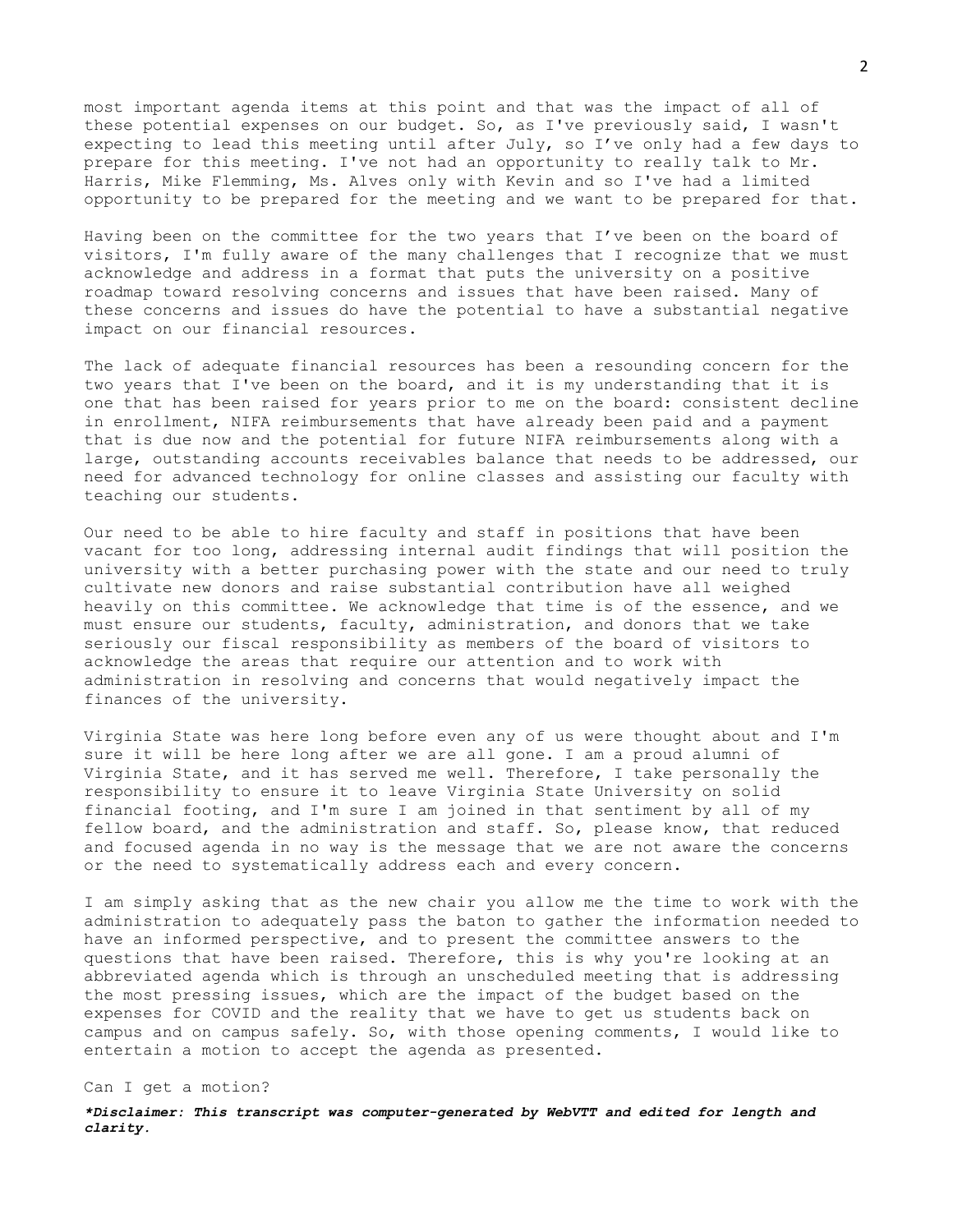*\*Disclaimer: This transcript was computer-generated by WebVTT and edited for length and clarity.* My mike was muted. So moved Can I get a second? So, thank you. Okay, we have a motion by Rector and a second by Mr. Hill. All in favor say, aye. Alright. Alright, I'm new to this over new. I know we need a row call Dr. Redd on that motion. I think I heard four. Is she there? Do I need Mr. Rector? I'm sorry. A roll call on that agenda just yes, you do take a roll call for the record. Okay. Roll call. Yes. Okay. We need a roll call. Dr. Valerie Brown. Yes. Rector Winstead. Yes. You. Mr. Charlie Hill. He has his thumb up. He has his thumb up. Okay. Mr. Flemming. (No response) Mr. Herrera. Yes Mr. Turnage. Yes Mr. Whirley. Yes You also had in your packet on Diligent, the previous board minutes. Are there any questions on any of the minutes? If not, I will entertain a motion to approve the previous meetings minutes. I don't see any hands raised, so I will entertaining a motion on the previous meeting minutes. I'll second. Alright, it's been moved and second that we would accept the previous meeting minutes. All in favor. Say, aye. All right. No roll call needed or roll call needed. I'm sorry I told her to give me a give me a moment. We're good. We're good. Okay. Welcome go ahead. Dr. Redd, roll call. Okay. Okay. Dr. Brown. Yes. Mr. Winstead. Yes. Mr. Hill.

3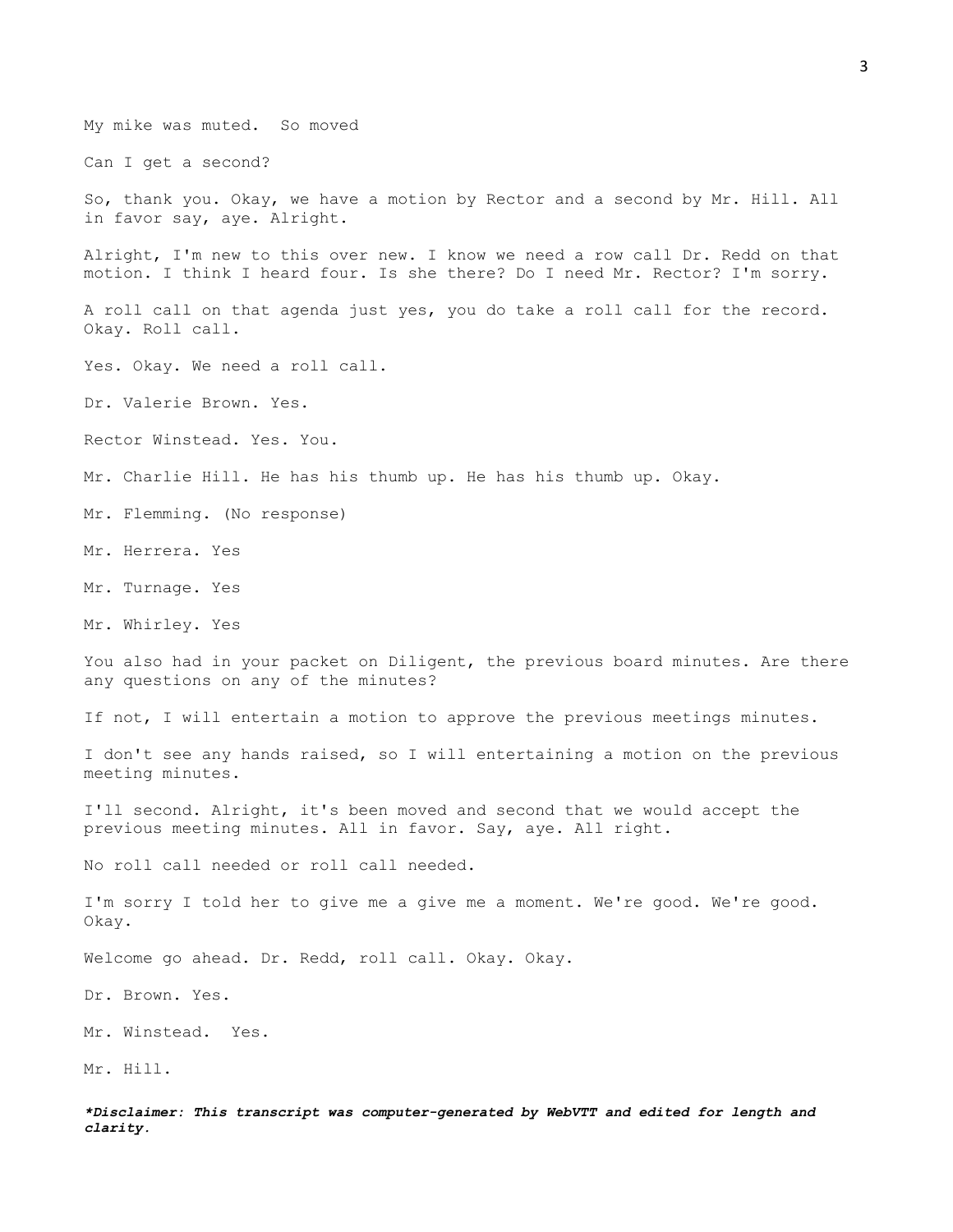Turnage. Yes, I'm sorry. Can you hear me now?

Mr. Whirley. Yes, yeah, I can hear you. Yeah. Okay. Well, my audio been out for the last five minutes, so we voting on what, what are we voting on that?

The approval of the previous meeting's minutes. Okay. I approved.

Remarks by President Abdullah.

Okay, and I'll only have a brief remarks. I want to thank all of the members of the Board to be able to have this meeting, and I know that this is work for you and so thank you for doing great work of Virginia State. Also, I like to thank you Madam Chair for taking on the role in this very challenging time and thank you for your interactions with staff and preparation for this meeting. Last but not least Mr. Davenport who did a lot of work and had a lot of work to do last week in advance for this presentation.

I also want to recognize if you will the fluidity in in the entire summer. There's a lot of things that are kind of over us as we continue to move with the changing climate in the country where more cases are kind of happening is honestly something new. It's something that was not happening two weeks ago the last time we met, and so we are consistently watching in Virginia…paying attention to also the data and the surrounding states to make sure that we are adequately prepared and we're doing everything that we can do that is appropriate to be make sure that our students, faculty, and staff are safe and with.

Oh, and I would like to thank our Chief Medical safety officer, Nurse Christie Johnson Oliver, who you met at the last meeting. She is not here today; her husband had a doctor's appointment; She had to go. She left us with a considerable script to answer questions. Dr. Palm will be answering many of those questions, but if we reach a point where we can't necessarily answer, we will table them until she's back and ready to answer those questions, but I wanted to communicate that to everyone with that, Thank you very much, Madam Chair.

Thank you Mr. President. With this, I will turn the meeting over to Mr. Davenport.

Hi, good morning. Can everyone hear me? Yes, sir.

Is someone bringing up the sheet? While someone is putting up the sheet, I loaded two pieces of information into Diligent for your review. The first thing that I put in there was actually, and I'm not going that document…I'm go over the document that's displayed here, but the first document was the document that I presented at the last meeting. That review what that twenty six million short, for anticipated shortfall is for as a result of the Fall Opening… that twenty six million, just to refresh everyone's memory.

The meeting prior to that meeting, we actually presented a budget which there were a lot of unknowns at the time, but we felt that it was a reasonable expectation or concern that enrollment would probably be impacted in some way,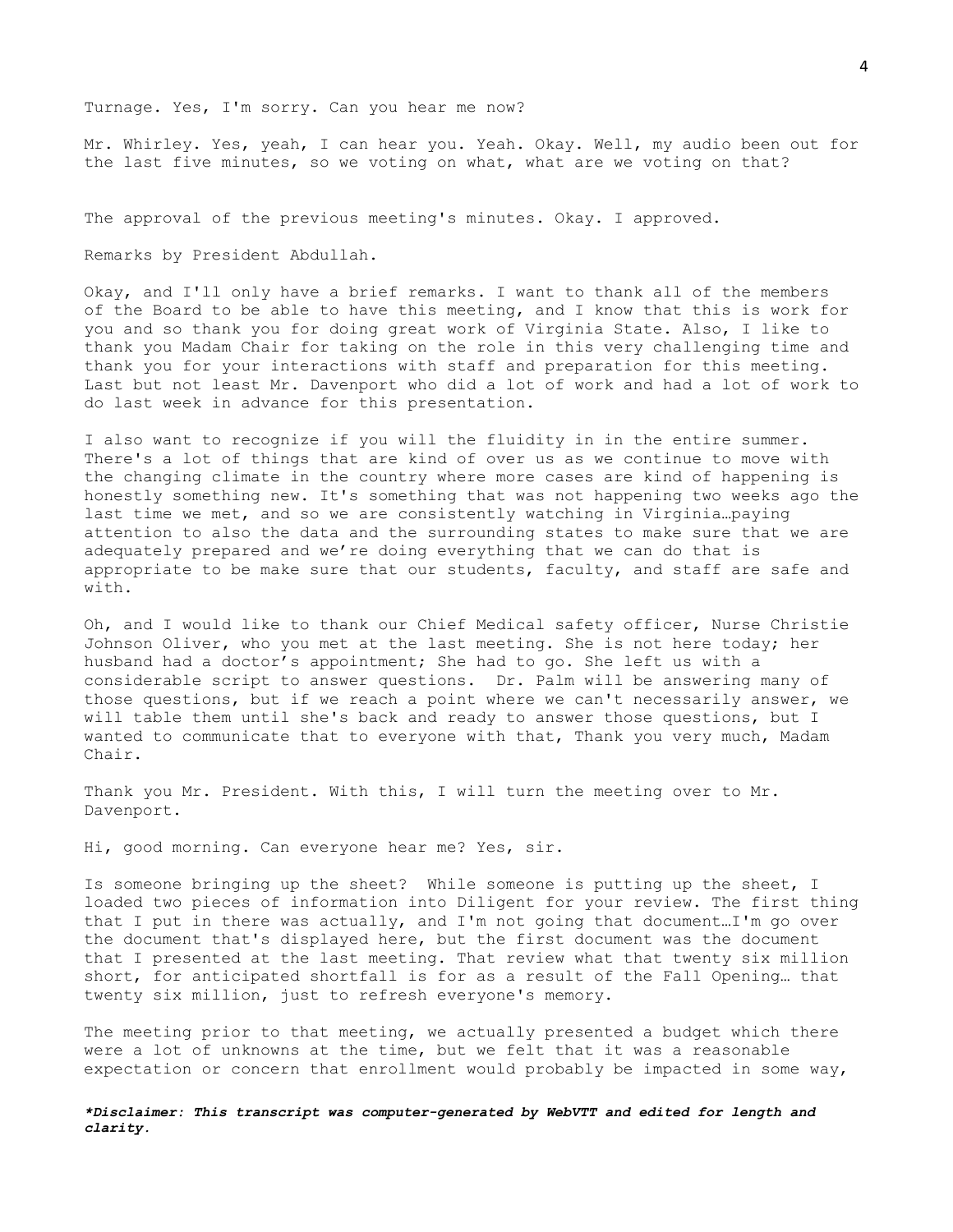because of the coronavirus. So we presented a budget and the board did approve a budget for ten percent enrollment reduction.

So, at twenty six million, actually includes the, the enrollment reduction of ten percent that we were are projecting, that is roughly about eight point four million. And if you recall, we also reported the new housing and everyone made their presentations. And as a part of that plan, we, at that time felt, we could only house on campus roughly about seventeen hundred students. So we calculated what the impact of that having fewer students on campus would impact on revenue and then the last piece that we had is we identified, and again, each person rolled through their plan, we identified about eleven million dollars and additional Covid related cost.

These are eleven million dollars that was not budgeted in the previous year, but they will be new expenses. So it's those three things. Ten percent enrollment option. We were looking at only seventeen hundred students, and we were looking at additional cost of about eleven million dollars. And we reported that we had this twenty six million dollars for that we needed to begin planning for. So, if you, if you go back to the other document.

And then this, this is the document, but if you go back to the other document, the financial impact. The one that was on the screen initially. Alright, this here, so if you can see starting at the top with what we were talking about the twenty six million dollars shortfall is I just went over. And then the next line is called adjusted housing plan. And what that is, as we've been able to find out more information since our last meeting, our team has gotten together. And I had looked at all about those offerings and we felt like that we could safely house a bit more students than a seventeen hundred and do it in a Safe way and do it in a manner, which we felt very comfortable. That we can still fly with the governor's social distancing mandate.

So, when staff went back and looked at that, they actually came up with roughly Twenty three fifty housing on campus and that is a combination of most of the students, as I understand, and we'll have singles are a few students will have doubles. Some students will have to share a bathroom. And there are some community bathrooms, in which there's an existing plan to reduce the number of students attending that that community restroom. The result of by including an additional students over and above the seventeen hundred, bringing that up to the twenty three fifty resulted in us being able to recognize that housing revenue again. So staff computed it. And the effect is about four point eight by increasing the number of that we have on housing.

Now, if you notice if you go back to the original form in terms of housing revenue, it was only, it was off about five eight. So, this is really bringing back a significant amount of that housing revenue because we're able to get those, our students on campus. And, in fact, that's the.

I just want to make sure that, you know, that those are all not singles. There are gonna be something double occupancies with those with those rooms as well I think you had mentioned they were singles.

Yeah, singles, but there are some doubles in there as well, too. Yeah, so that's the, the, the four point eight is bringing into housing back into play.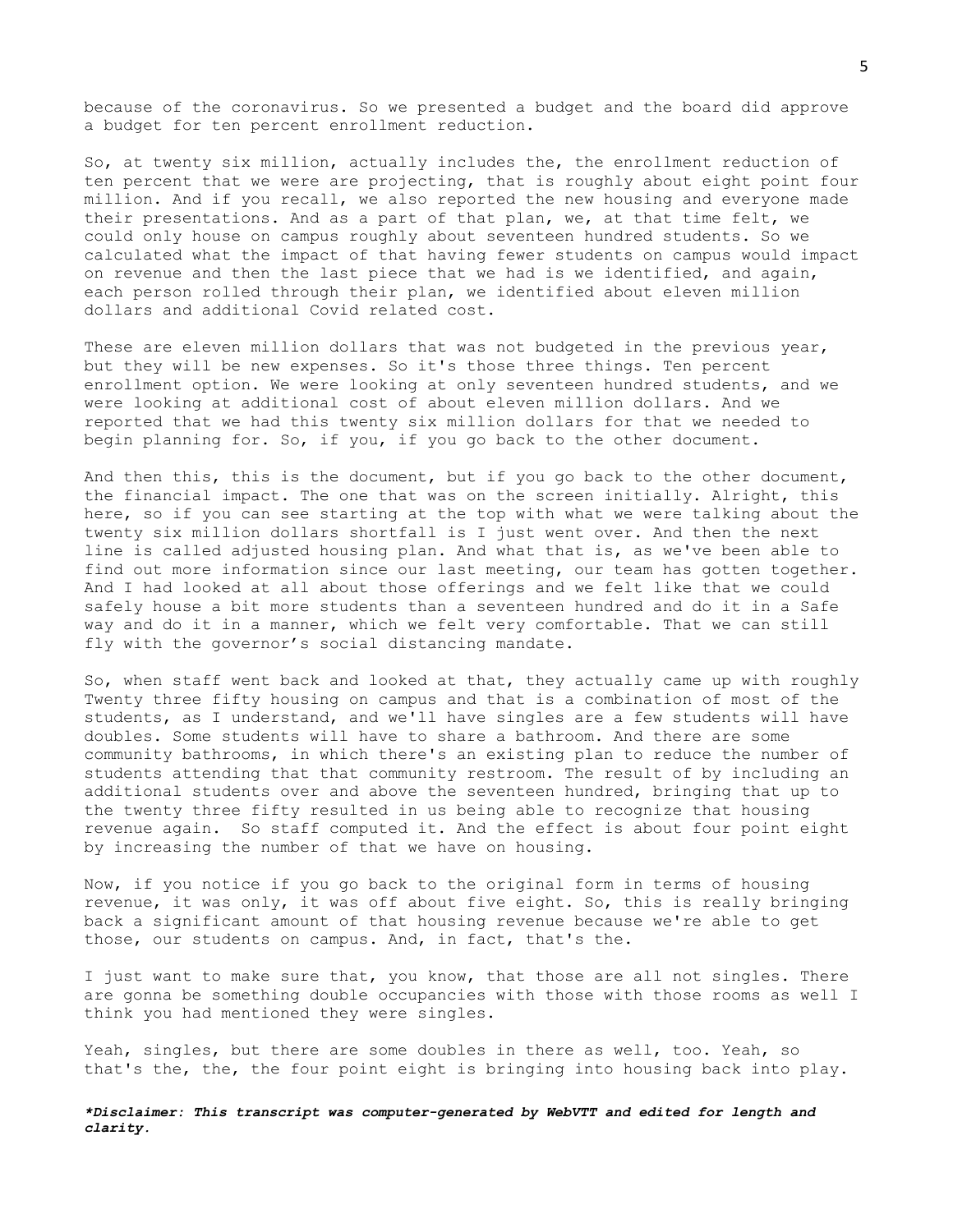When you subtract that from the twenty six million that we were talking about that leaves us with that new projected shortfall of about twenty one million. From there, you see, the next line is targeted reductions and I'll go out over our methodology of how we kind of…it's not magic number…we came up with eight million, but we, we felt like that was the, the, the most prudent number to put on the place, on a table in terms of bringing down expenditures that are reoccurring every year.

So, when we look at the eight million, the first, the first thing we looked at was the original budget that we just had approve…that original budget had a short fall of about eight point four million. So, we definitely wanted to address that shortfall.

We wanted to address that shortfall in a very meaning way as well. Meaning, we did not want to put one time stimulus fund in short funds towards that. We didn't want to put reserves to it or anything like that. We really wanted to bring down the cost structure about eight million to at least account for that Ten percent enrollment production.

The second thing we wanted to consider, we did know that we're getting a lot of these one-time monies. We did want to, you know, actually factor that in. So, if you look at the thirteen million on line ten is the remaining shortfall now. It's real clear there. I show some, some of the one-time sources that we were looking toward putting towards that Thirteen a million, and if you look back at the one time sources, it leaves a small net surplus you can say, but of those amounts that first on line thirteen, it's a nine point Eight million that says CARES stimulus for minority serving institutions. Now some of you may have heard of that referred to as the HBCU money that is from the original federal stimulus money, CARES money. There was a certain portion that was broken off from that it was just given specifically to minority serving institutions, Virginia State, we faired extremely well.

We're actually due to receive nine point eight million of the minority serving money and I, I can tell you, I mean, that's pretty good compared to the other schools. And a note on the side, but that money can actually be used for covid related costs, like, displaced students, instruction, you know, a lot of things related to covid. But in addition that money gives us a little more flexibility. We can actually use it for lost revenues as well. So we have a lot of flexibility with that nine point eight. We've already been approved for the nine point eight. We haven't received it. We would receive it once we identify those expenditures that we want to put to it. We would then notify the federal government of those expenditures and then we can draw down the funds.

The line Fourteen…That second line item is the projected prior year carry forward. This is actually the year that we are currently in right now. We've done very well this year. Our cash balances up. We anticipate reasonably finishing the year with a three million dollar in excess cash. A lot of that excess money came from when you're able to shut down the University, we were able to realize a lot of efficiencies primarily in utilities, but another ways as well. We kinda cut down expenditures people. We had the freeze. All of those things impacted and and cause us to really end the year in a pretty good position. And actually our year in closing is actually, tomorrow is is June thirty. So I feel good about that.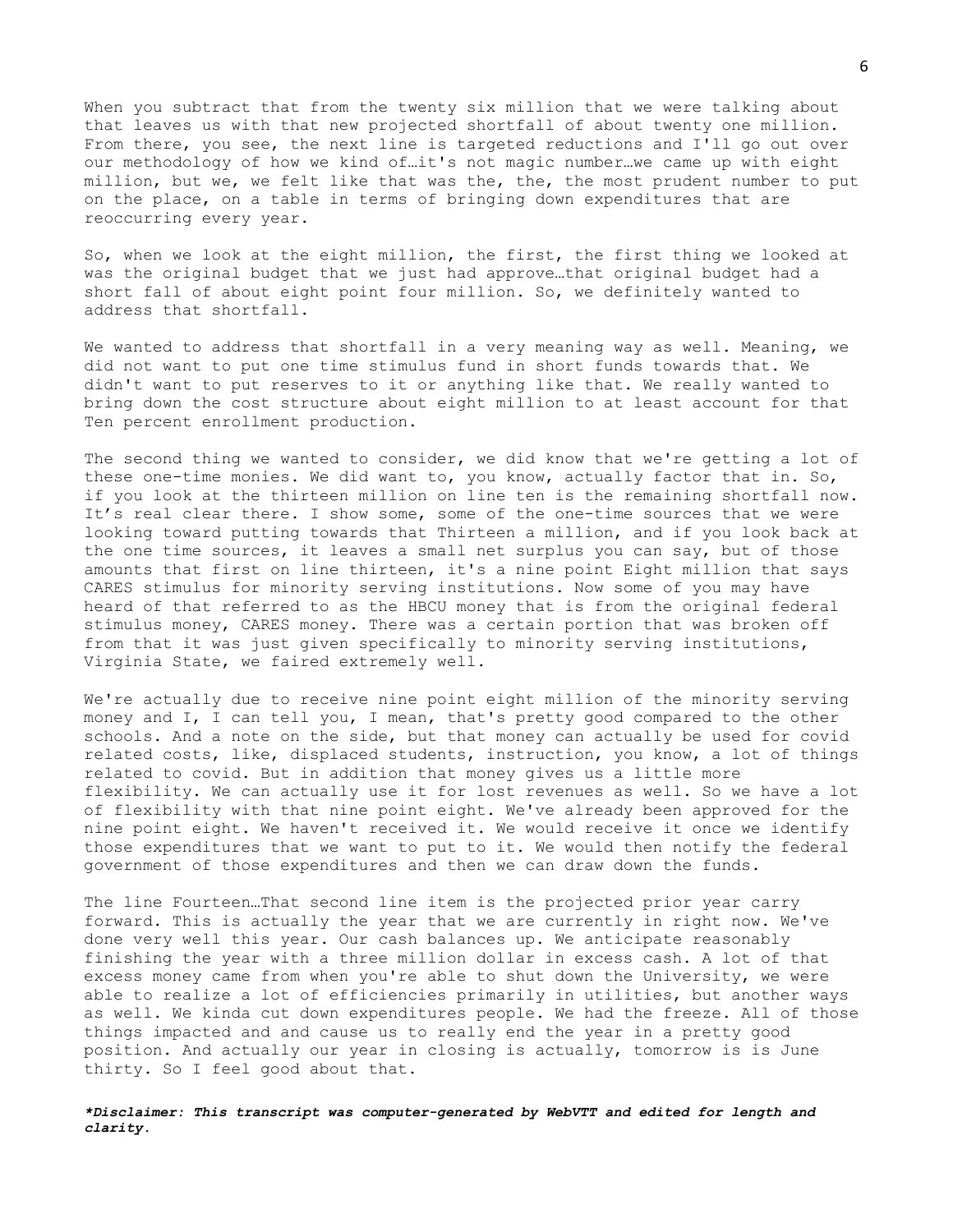And then the last pieces that eight twenty one. That is the remaining amount of funds from from the CARES funds. If you recall from the CARES, we got six point eight million in total, and of that six point eight million, recall We had to take half of that. The Federal government was very specific and saying we had to distribute that money and put it directly into the hands of students. If you recall, we've already done that a lot of schools are still working through that process, still trying to disperse those funds. We have dispersed those funds. So our students are the majority of them have been dispersed. If you recall, we held back a little about ten percent. I think that is almost completely dispersed as well too. So, that was the first half with the CARES, the three point four.

But then there was another half of the CARES that the institution could use. So we did get approval for the other three point four. We've said…we made a decision to reimburse our reserves for the room and board refunds that we had to do in the spring, and that was roughly about two point six million. We thought it was going to be a little higher than that; it actually worked out to be about two point six. So, if you take that from our three point four allocation, that's the balance that I'm showing here of eight hundred and Twenty-one thousand. Those funds are operated under the same as the CARES of minority serving institutions funds meaning that we already approved for them. Once we identify the appropriate expenditures to go to that we would submit them and what would be reimbursed. So if you look all of the, the one-time sources, again, they're sufficient to cover our remaining shortfall.

And if you could scroll down a bit. And the last thing that we considered, we were bringing forth that eight million dollar reduction in specifically, E&G we wanted to look at is our reserves. And I think we've talked about this as a board quite extensively. At some point in the year, I believe it's December, we bring forth like a revised methodology on our reserves. We put this methodology in place several years ago when Dr. Abdullah started, and actually I went through the state and they chimed in with some things as well to that reserve methodology suggest that in a very reasonable and responsible way that Virginia State should at least have in its reserves At least about twenty one million dollars per year. And those reserve balances fluctuate all throughout the year. Typically, when I'm looking at on that twenty one is always look at the lowest balance that we have.

The lowest balance that we typically have is right around June, June thirtieth, as we're completing the year and rolling into the summer. So we anticipate that or twenty one million. We've done very well this year with our reserves. We're gonna be up about about to, about two million. So I, I show that here. That's an estimated amount of what the reserves will be at the end of the year, but I feel really, really comfortable about them. And again, I think we did really well. So that I'll kinda pause here before I go to the next state statement, but that's kind of an overview of the twenty six million, you know, how we're planning to we're working on that twenty six million. The other piece that I'd like to go through a specifically the eight million dollar reductions, but I'll kind of pause here to see if there's any questions.

Are there Other questions to the…yes?

Madam Chair, this is Greg Whirley. Okay. I have a question on the housing.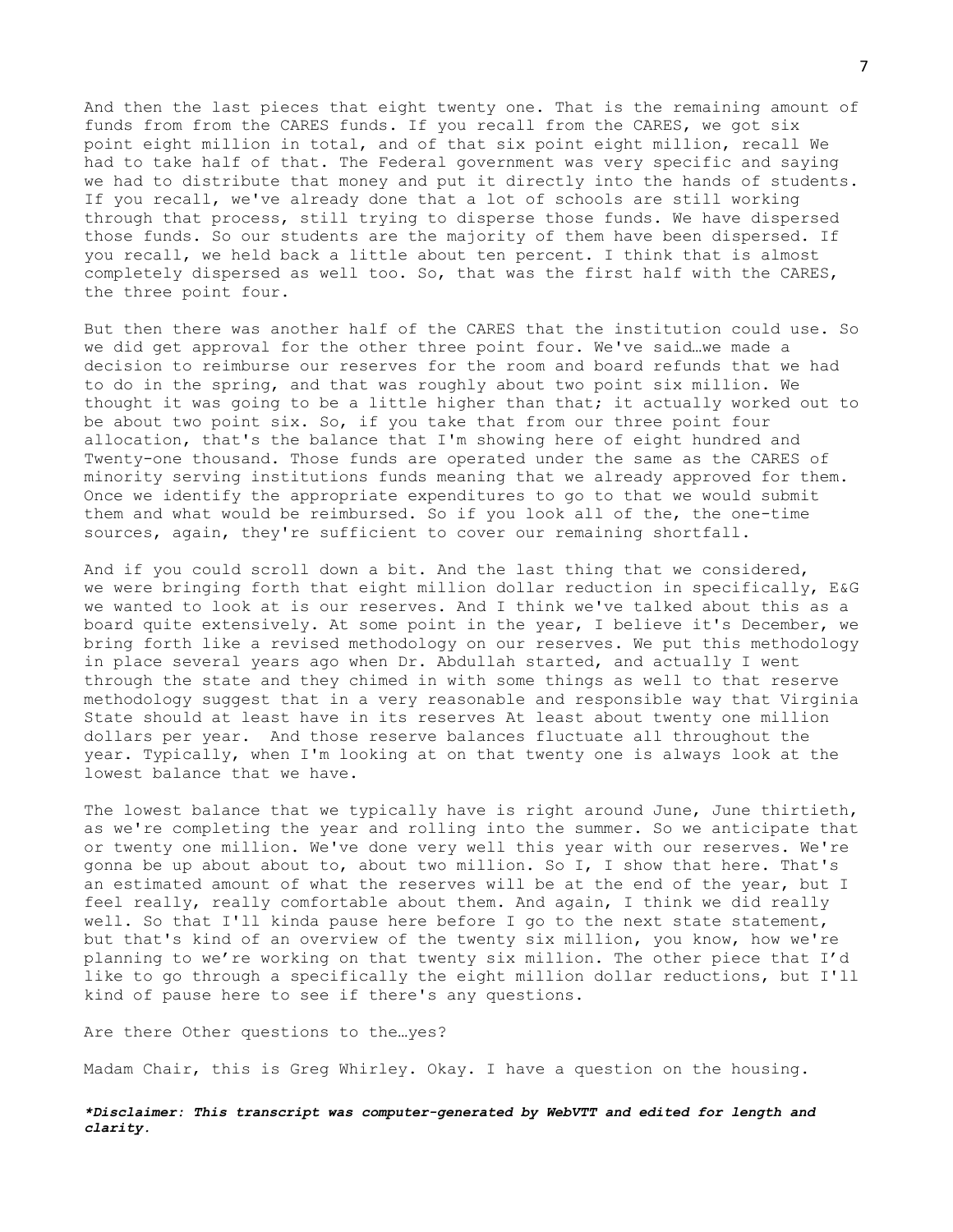If you could give me a perspective on how many students were on in housing before we had this pandemic. And then how many students will now be on campus in the fall.

Yeah, and you know, that's a great question. And you really, as I noted, you know, when we bought when they brought it up to the twenty three fifty, that was very close to what we had last year. We actually had the number, the actual number of students on campus last year was twenty five fifty but what, if you recall, we were over budget. We'd only budget it by twenty four, seventy five so that twenty three fifty is only about a hundred and twenty five students away from what what's previously budgeted in a in a prior year. I think one of the things that kind of caused that is if you recall like over the last three or four years, we've had this strategy as we looked at enrollment. We had excess capacity, we had already converted a number of our spaces over to singles already. But to answer your question, we are about this this new revised number, Mr. Whirley, this twenty three Fifty is a hundred and twenty five students less than what was budgeted last year.

So, is there something that changed in our thinking process that now…Why It would be safe to Go back to the two thousand three fifty level versus what we presented to the board on June twelve?

Well, I'll let Dr. Palm get into it, but I will just say that we felt like my understanding that, I mean, they worked with the nurse and worked with all the other responsible people as a group and they felt that this could be done in a safe way. But Dr. Palm, Can you address that?

Yes, yes. Thank you. Mr. Whirley.

Residence life as well as our Health center actually looked at some best practices with the American College of Health Association as well as the associated the Association of College and University Housing Officers International and again taking those into consideration and also taking into consideration the double occupancy how we can really best service our students to make sure that they're safe setting up the rooms in a very safe way.

They feel very confident that we can now take a closer look and we did take a closer look at the double occupancy to address some of these issues and so the major thing is really We're gonna set the rooms up in a way that it will actually force the students to have that six feet social distancing as well as making sure that for those rooms That also have bathrooms in them That they'll make sure that students are trained to actually disinfect and, know, know, know how to clean up after them as well. They feel pretty good. They also are looking at other institutions and how they doing it as well that were able to open up to some of these double occupancies for our students.

Thank you Madam Chair. I, I also have a question on the carry forward and that question would be do we have approval from the controller's office or dpb or department of planning and budgets that we can use this carry forward from f. Y. twenty because in the years when the general fund has been under financial stress, A lot of times they pull those carry forward funds back General funding that, and will not allow agencies to keep those balances. Do we have approval from the from department planning and budget to utilize that carry forward an f. Y. twenty one.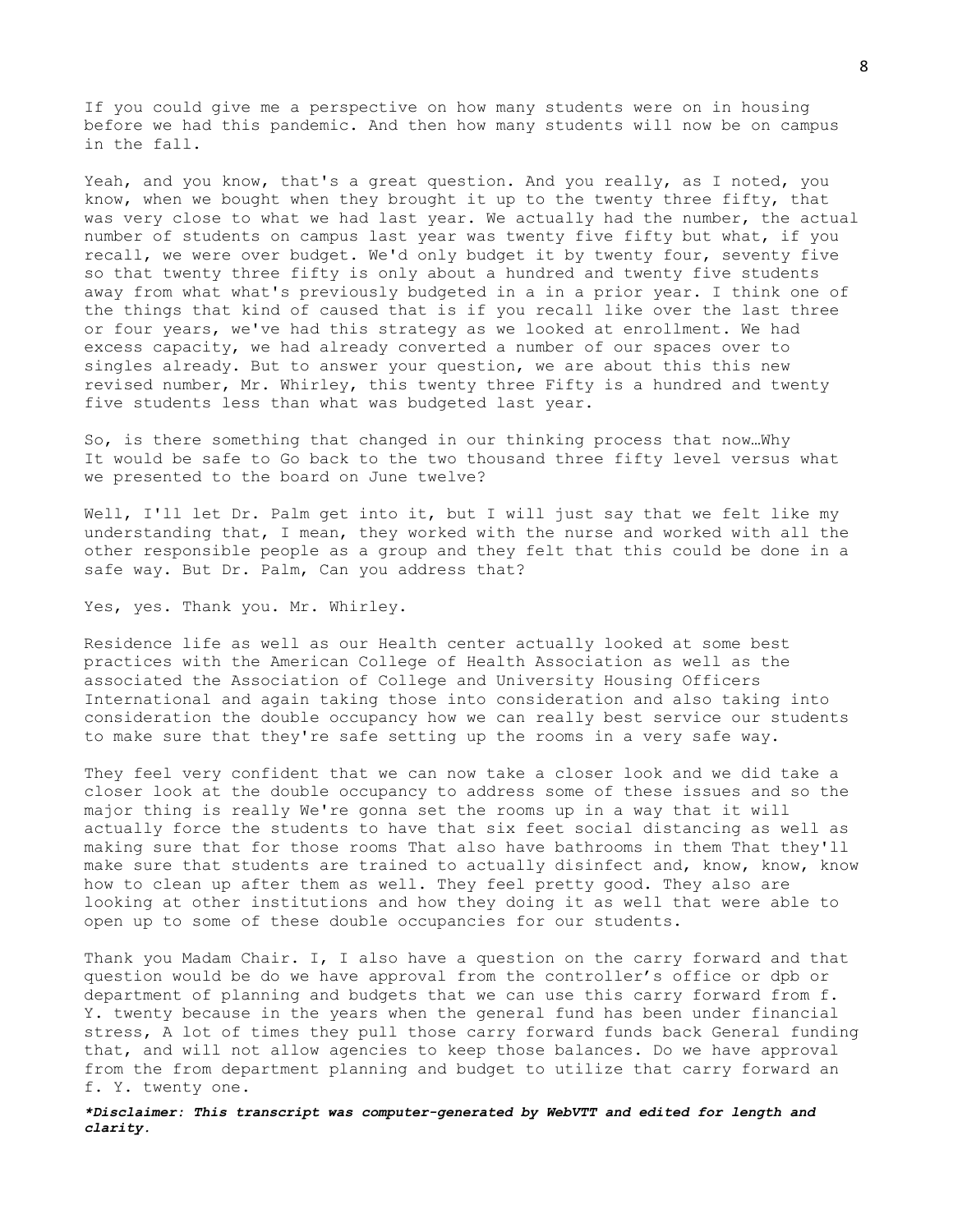We don't have any written approval, but they certainly are aware. We talked to them quite a bit. They are aware that we have these excess funds. I certainly know the position we're in. they, so they're aware of it, but we probably will be looking with these, As we typically do it, I think most colleges and universities probably use the excess funds and probably do some Pre paying. There's always a number of bills at the end of the year. You know, and we Some of those, like insurance and going to prepaid insurance as opposed to there but even if the cash is left there, I have received a verbal commitment. No, they're not looking at picking up cash balances.

Oh, okay. I just have some concerns with that, Madam Chair, because based upon experience any carry forward general funds, sometimes they'll go back to the general coffers of the state, particularly since We know that at the state level we Missed our revenue mark by six hundred, seven hundred million dollars. So, I would be very cautious and planning on for that carry forward money for twenty one.

Thank you. Mr. Whirley. Any other questions that so noted, that is so noted. Any other questions.

Alright. Mr. Davenport you want to continue?

Yeah, I wanted to go to the second tab the target in reductions and again, this is the eight million we identified that we really wanted to bring down a year spending on. It is the next tab there, at the bottom.

Mr. Harris? Mr. Harris are you there?

I am. Where do you want to go, Kevin?

The next tab down at the bottom to targeted reductions tab.

Thank you. So so this is Targeted reductions. Can you scroll down just. You can see all of these non academic piece. The entire amount is not displayed, but the top part is the non academic areas and then the bottom part is the academic areas.

Now, go, I'll just kind of walk through the nonacademic areas first starting up at the top line Seven, that's facilities we talked about that in a little bit more detail than last time. We have a contract with ABS to provide facilities, upkeep and grounds and various services. We feel like we've carved out about six hundred thousand dollars of contracts for maintenance grounds, or motors motor repairs. The multi-purpose center that's another pretty significant contract for the University, it's with spectrum management. We, they, there are several phases to that plan. We've already initiated several plans to reduce that cost down contract appropriately. From our standpoint we are not thinking that we're going to be having very large events in the multi-purpose center anytime soon. This is a lot of like, tickets, you know, people responsible for tickets and promoting shows and different things of that nature.

Facilities we were looking at additional reductions in facilities particularly in the nonpersonal services. We really think there's a tremendous opportunity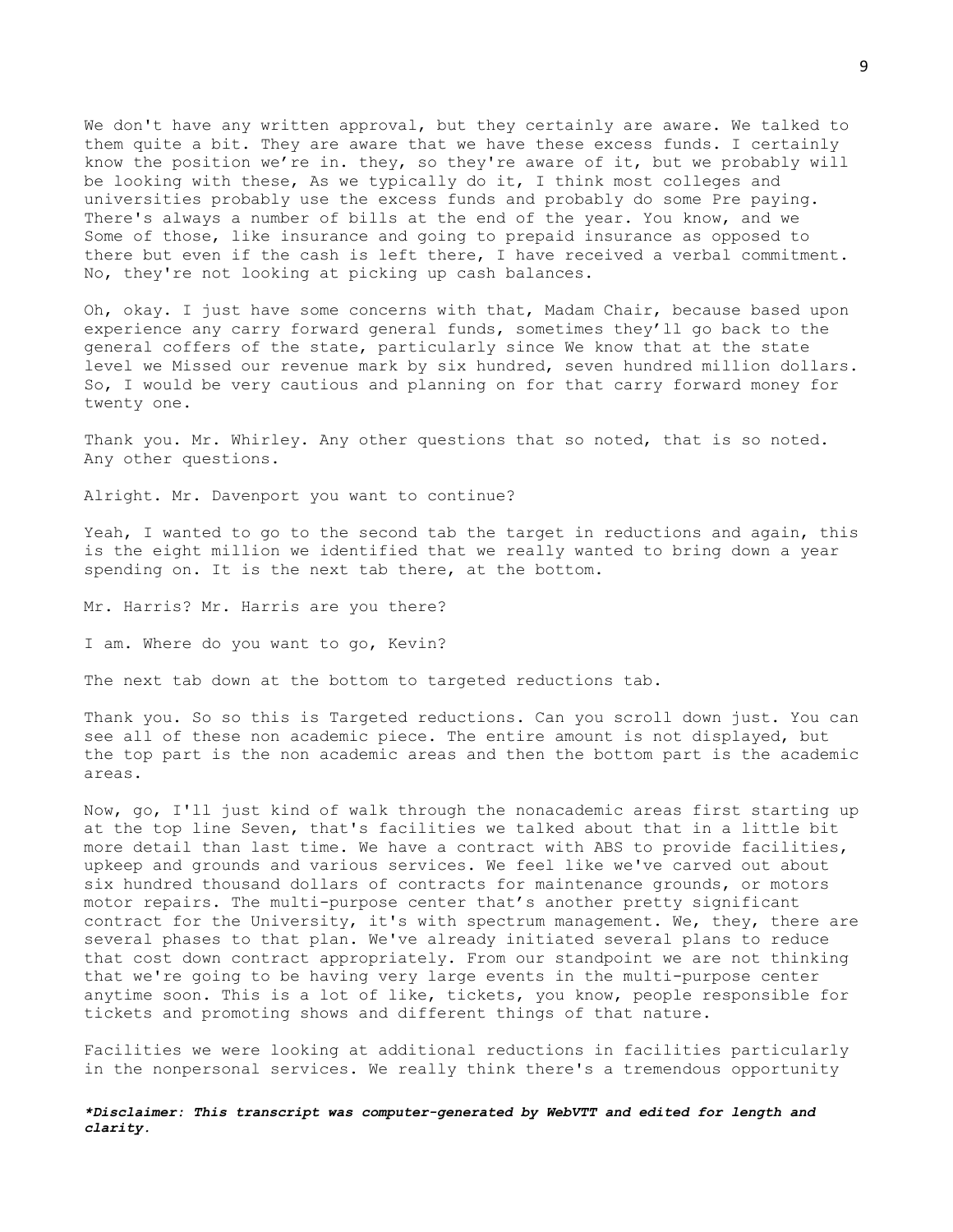to here to reduce our utilities and comes from several different things again, setting the controls and the monitoring, doing more monitoring but the, the The reopening plan actually calls for our students to leave right after Thanksgiving and not return until after the first of the year. We believe we can get a lot of savings, you know, with that as well too. What kind of closing down are some of the dormitories and reducing utilities. Facilities there was a vacancy you're gonna see throughout here our Approaches obviously we try to look at those things that we could impact quite quickly. You know, we, we felt like we needed to matter in a very quick and decisive manner. So we really looked at vacancies. We looked at large contracts. We have we looked at people that we have on contract that we can actually do something.

None of this really factors in any classified employees or laying off classified employees. These only things that we thought we could really do, and we had been planning for some of these things as well. On a facility side There was a, a vacancy. So we, we took that vacancy. I think it was over in a power plant. Print management. A contract reductions for a number of printers I talked about using printers on campus. That's another big contract.

In finance, there's twenty five percent across the board a reduction nonpersonal services as well as some, some other things. Collections, there was one vacancy in the collections area. Controller's area, there were four vacancies for a total three, sixty, two and budget there was one vacancy. In HR, there was four vacancies. In internal audit, there was one vacancy. In development, there was one, they were actually more vacancies. That we want vacancy is on here that that represents an administrative assistant in development office. There were some reductions to the non-personal services with planning fewer events and reduce printing. President's office. I, I believe that actually should say two there. I apologize but they were some contract positions.

Technology, there were Positions that do not relate to what we're trying to do, What Mr. Harris is trying to do on a covid side. On student affairs, there were three vacancies as well as some non-personal service reductions, and in enrollment management and financial aid, I think they both had some, a few more vacancies, but the ones here there, they were one vacancy for financial aid, and one over enrollment manager. So, and that's for total, again, these are the nonacademic units of three point six million that that represent three point six million of the eight million.

Scroll down. Here's on the academic side so the College of Agriculture had one vacancy twenty five percent across the board reduction and Non-personal services. College of business had five vacancies and the twenty five percent reduction on Non-personal side.

College of Education had four contracts and the four means there were four positions that were eliminated and the twenty five percent, non-personal services reduction. The College of engineering and technology two vacancies twenty five percent reduction. You see five contracts. College of humanities seven vacancies Twenty five percent personal service reduction. Some hourlies and five contracts.

College of natural and health sciences one vacancy, twenty five percent reduction two contracts. And then the last two there, they're real non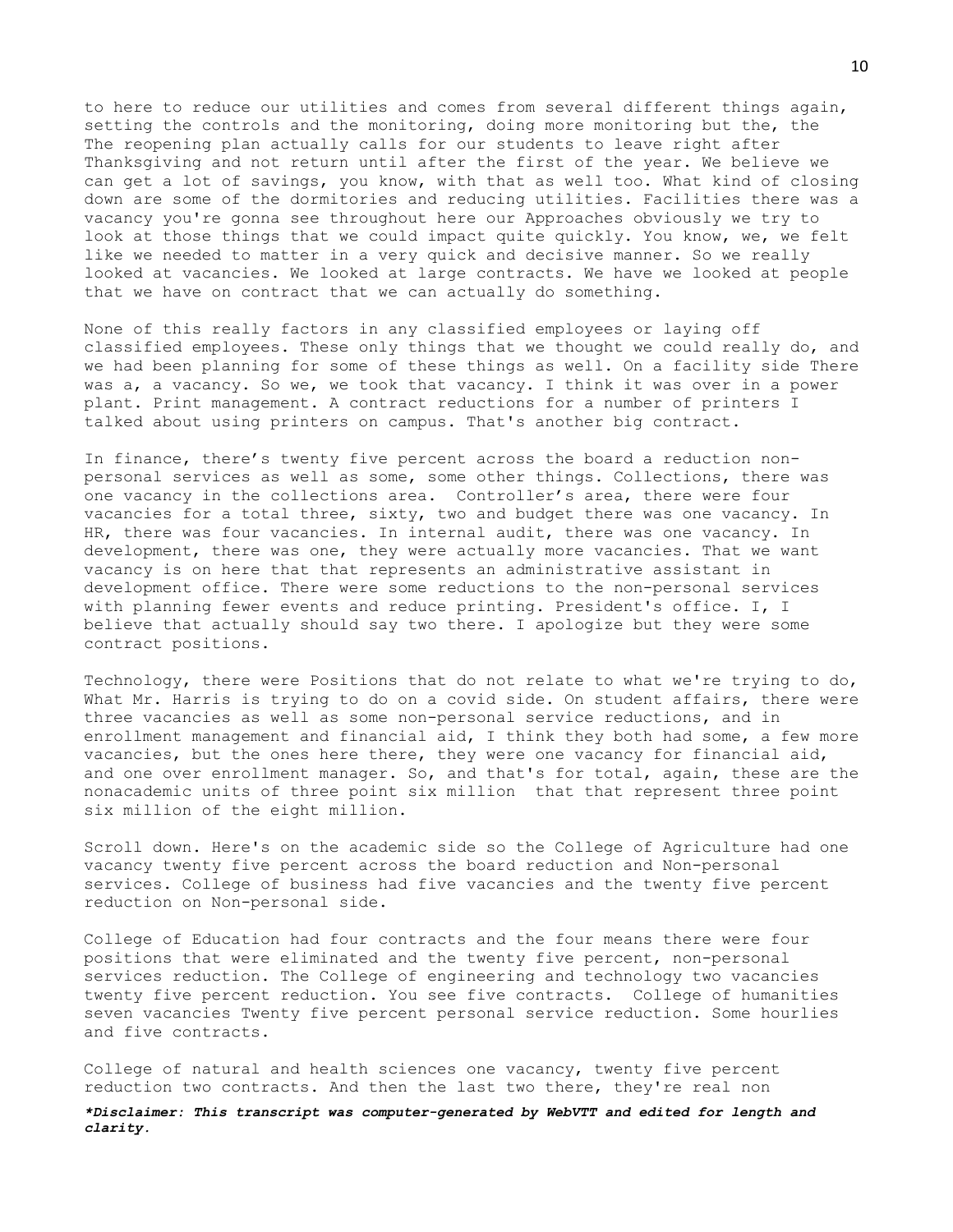instruction, but they're still considered academic, library, hourly, twenty reduction. And then the Provost eight contract positions and that is so on the non academic so you can see right above that one line Twenty five is three point six million of identified reductions and on the academic side, you can see on line thirty six Four point three million for a total of right there at eight million, a little bit and excess.

Thank you, Mr. Davenport. Questions.

Mr. Herrera, So, my question is, when I'm looking at these, some reflecting vacancies, what we're looking at is simply not filling vacancies Or is it the determining redundancies and therefore, actually reducing current staff.

A little bit of both. We are definitely looking at not Filling those vacancies and reassigning that work to other people in department, or to rebalance those responsibilities and we're trying to do it as much as we can and they try to be as strategic as we can, but we're not looking and bringing back up the vacancies. We looking at trying to divide it up and spreading the work between the remaining persons that would be there.

Thank you, Mr. Davenport. Are you terminating staff or simply not filling vacancies. You said it's both of them. I'm just curious, of the total number of vacancies, how many represent not filling vacancies versus terminating staff?

Yeah, I out of the total vacancies I would say that's probably about maybe twenty to thirty academic vacancies that are still Maybe twenty to thirty nine vacancies are left. In terms of Staff yeah, we look heavily on the vacancies. We didn't touch any classified staff, the staff classified. But the ones that are identified as contract throughout the report, those are the ones laid off.

Contract yes, thank you very much. And that was the question and comment is just I know this is a very, very difficult process exercise and I noted the present comments at the out.

I'm sure that this will be very welcomed and within the University team, and again applaud the work that you've done. Thank you.

Madam Chair.

I thought I heard Dr. Spencer.

Is that you Dr. Spencer? Yes, ma'am. I'm not sure if I was able to to speak. I wasn't. I, don't usually attend the finance committee but do I have your permission to speak?

Yes ma'am.

So the faculty is very concerned about the academic cuts and to answer board member's Herrera's question a little more thoroughly and this was one of problems that we had upon reviewing the budget, especially as it relates to academics, is that the vacancies and the contracts represent vacancies that have not been filled and then the contracts represent term contracts that are not being renewed on the academic side.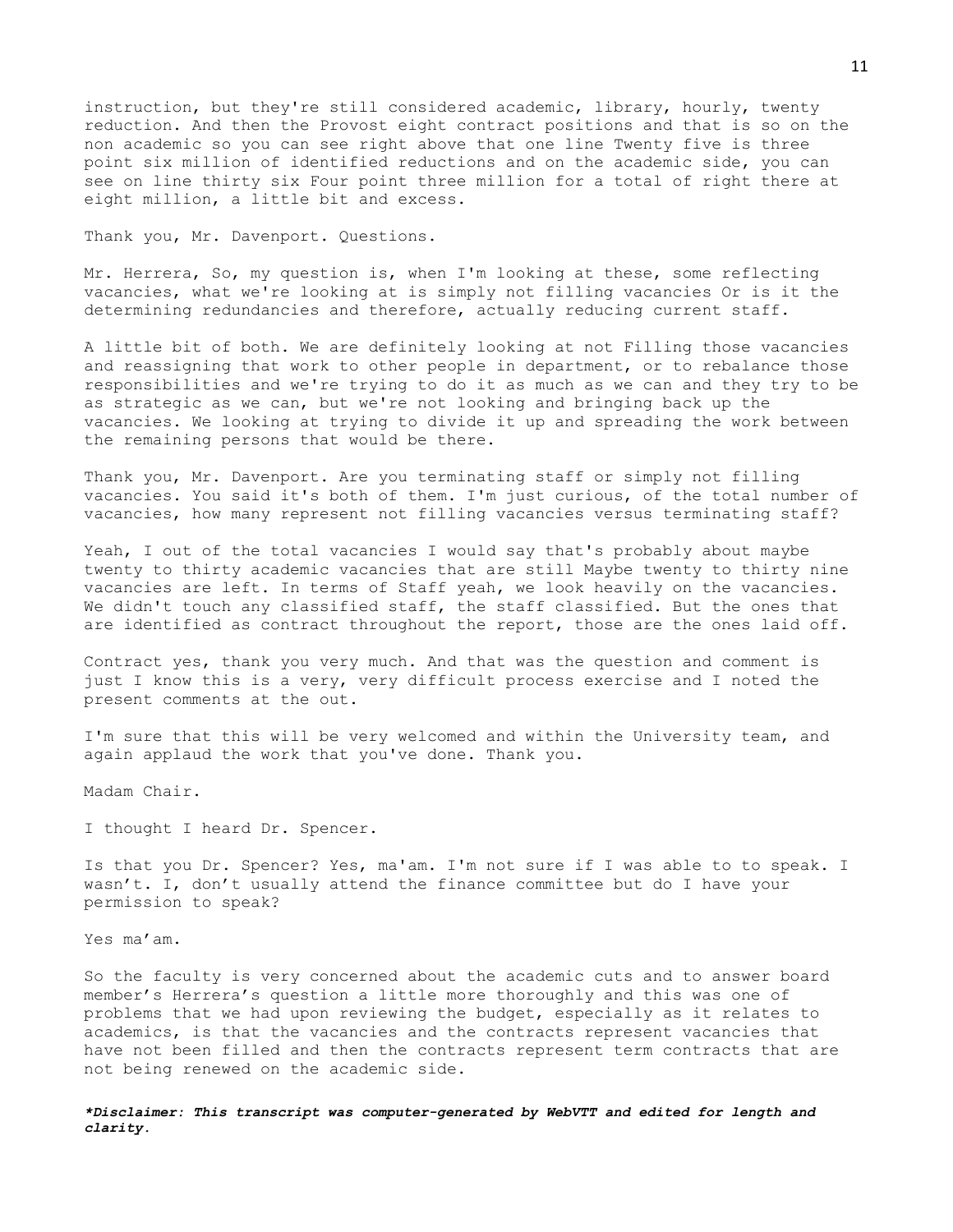And I wanted to reiterate to the board of visitors that in two thousand and eighteen, during one of the our meetings I presented a report in which I talked about our concern that our faculty positions were not being replaced, and so we have had to use the term positions in order to replace our tenure track positions that were not being filled. So this total represents a thirty two academic positions that are not going to be filled. The twenty five percent NPS reduction represents a reduction in departmental budgets that were already waning. So we're extremely concerned about the impact that these thirty two positions, and this twenty five percent reduction to have on our ability, not even at this point to be able to provide a quality education and quality instruction for our students, but really to be able to function. So, I am for the record, I just wanna posit the faculty senate's concern about these reductions and the impact that it's going to have on academic function. Thank you.

Thank you, Dr. Spencer. So noted. Thank you.

Madam Chair, This is Greg Whirley.

I am concerned with the level of cuts I cannot speak to the detail because I don't have it, but and our last meeting, I thought Dr. Paul indicated that we would have he was proposing an additional two million dollars on the academics to address faculty and to address online teaching. And I think the breakdown was somewhere around one point seven million dollars for faculty and about a five million for online instruction.

I was expecting from the business approach I was expecting to not see it cuts in the academic side, because I thought from the previous meeting, we will be adding resources to the academic side, so if you take the the two million that I thought Dr. Paul presented, I don't have his slide where he presented that in a previous meeting but This is like a six million dollar turnaround. You've got four point three million cut versus Adding two million to the base budget. So I, I guess I would like to someone to explain that for me. How did we go from suggesting that we were going to have an investment of two million for the academic side versus now, we have the cut of four point three million. If Dr Palm or someone could explain that. I appreciate it.

I, I, I could kinda to start and then turn it over to Dr Palm. But, you know, we, we talked that as an administration a lot about that. You know, once again and it's, you know, present as well, that, you know, every time we've looked at this. We've always tried to hold instruction as harmless as possible well where This is possible. We tried to do the same this time as well, too. But there will be fewer students. And if they are fewer students, then that expense has to be addressed. For instruction, if you look at the total budget, instruction actually is about forty million dollars. And our total budget is roughly seventy one million dollars. So, instruction represents fifty-eight percent of the total budget.

If you look at on here, and you look at the instruction if you look at this four point three million, and you pull out, what is not instruction that's the provost and the Library. It only is dealing with three point three million. That three point three million represents of that total eight million dollar budget reductions of of forty two percent. So while the instruction component, when you look at the total budget, represents fifty eight percent, the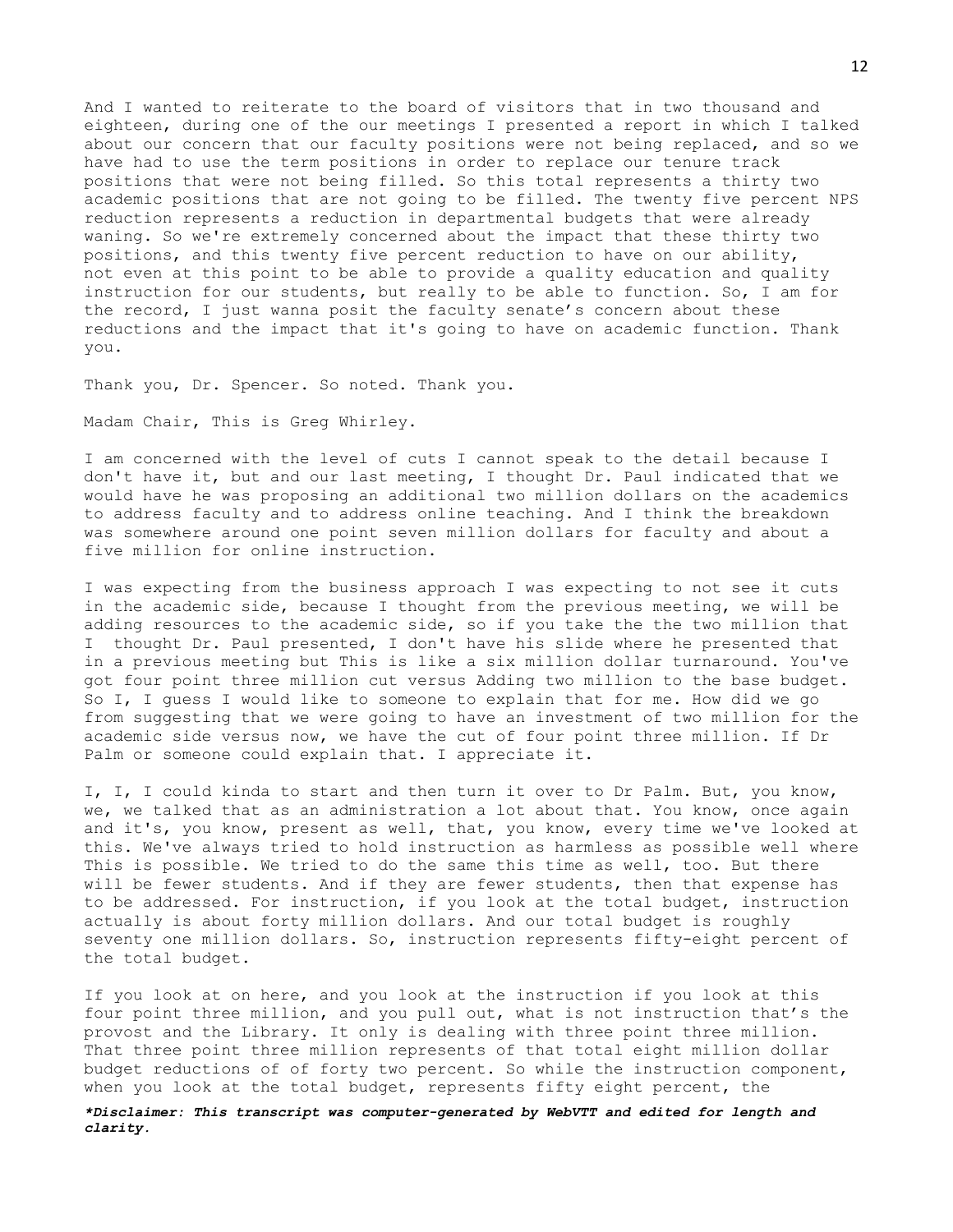reduction that we're proposing here is only forty two percent. It is less than like, a lot less than what that total allocation is for the entire budget.

So, it's something we were very sensitive to we've continued to be very sensitive to it and I'll just kind of pass it on to Dr. Palm to talk about it some more.

Yes. So thank you. Mr. Whirley, and to everybody on the board, that this was very difficult. One of the things we wanted to do was to make sure that we are also able to ensure we're providing the quality of instruction that we need for students as well as support our, our faculty and staff. One of the things that we did though is we went through each college Dean as well as chair went through exercise with regards to various reductions.

The major thing that I wanted them to do was to identify where the nonrenewals will be with regards to the term or contract faculty and how we will be able to continue operations as well as provide the quality instruction. And so we went through several rounds of Conversations with the deans and chairs and we feel pretty confident that we will be able to continue that level of instruction with the various types of nonrenewals.

Now, What I would tell you is that there are about Three hundred and forty eight faculty members. Of that Three hundred and Forty eight, we had sixteen term faculty members that were not renewed and that actually expands across the whole University. The other thing is that, of course, we are sensitive about the vacancies and we, I, wanna make sure that we prioritize these vacancies as we move forward with regards to reactivating them.

The major goal was to really cut down on the impact that it was gonna have on. Now, the other thing is that our term faculty members, they, they, usually teacher load about four classes and then that also includes, and sometimes up to five classes, but also includes fringe benefits with that. We will have to take a look at actually getting Actual adjuncts to actually cover those particular classes as well. So our, our chairs have a pool of adjuncts they can actually leverage to really make sure that we have continuity of operation in those particular areas.

Mr. Whirley, If I could if I could jump in To kinda help. I believe that your question was, how do we juxtapose the four point Three million on this sheet with the two point two million that we need to add to academics from a previous board member meeting. Would that be a correct?

That is correct.

Well, I mean, no, no, no, no, no, I'm sorry that.

Let me explain I, I bought into the narrative from the June twelfth meeting, maybe that we had to add Sources to the academic area, because You know, there was gonna be a heavier load on our faculty for teaching. And we had to invest in that because We've already cut them over the last two or three years, cut their budgets and that this was a recognition of that and the fact they would have a lot of pressure on them this year or extra work demand. That we were proposing additional cost of one point, seven million according to slide, and we were proposing five point five million to handle online instruction. I've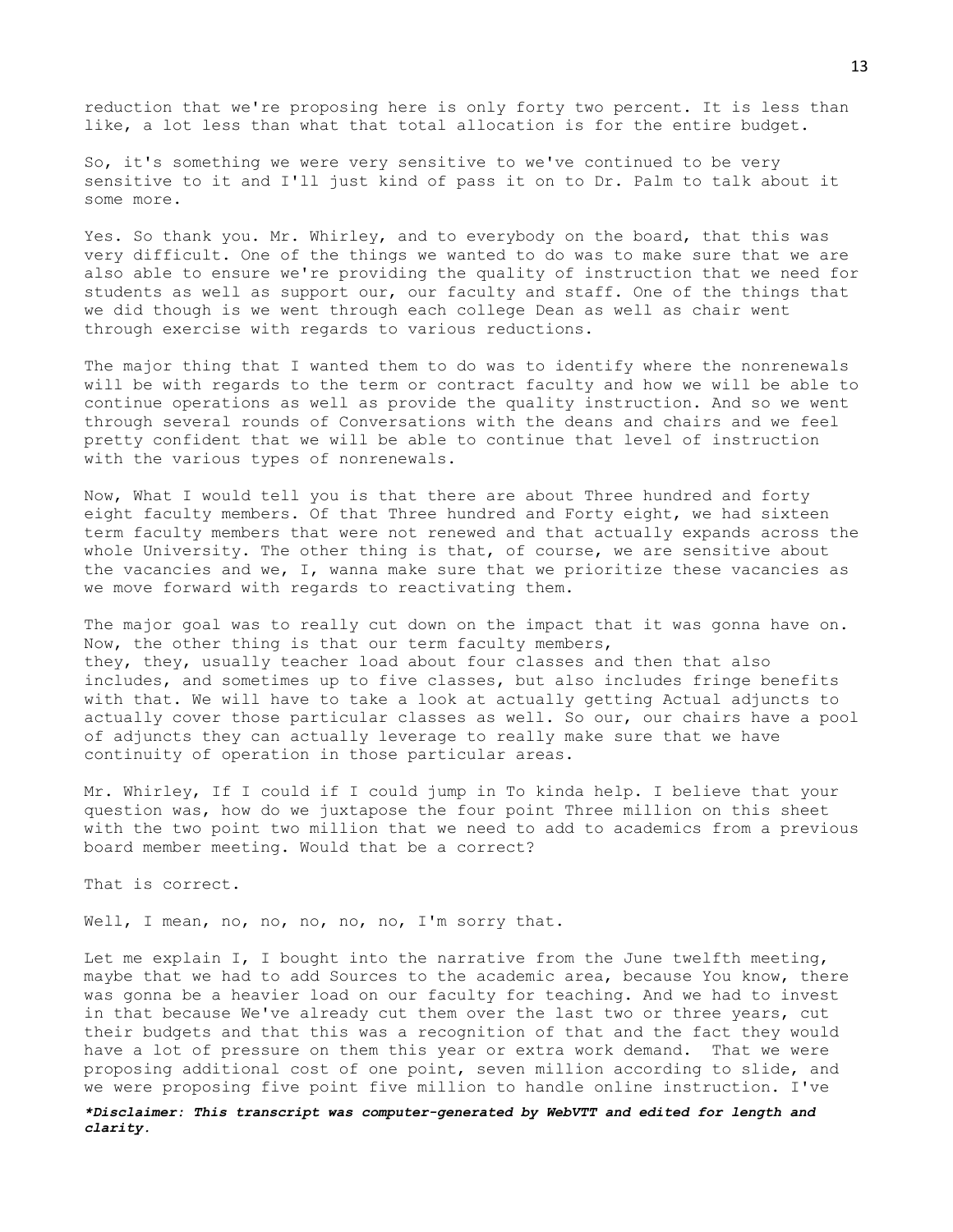kind of bought into that narrative and now it seems to as though it really flipped on me and so now we're saying we're going to reduce the whole budget by one point three million. Now, I get lost when you give me all the details about how many see, and percentage your percentage there.

But the bottom line is from a business perspective I thought we were gonna be investing in academics, but now we are Cutting four point three and that's the heart of our business. That's the heart and soul of what we do. So, I, I was just a little taken aback by by By that proposed cut, but Mr. President, I'm sorry. So, I wanted to make certain that I explained that.

No sir, I wanted to make certain that's your question is answered and if it if it was, then I think, you know, I think we're fine. I, I wanna make sure that you knew that the investment of that two point two million is happening and so the, the difference of the twenty six million dollars that shortfall was a combination of revenue loss plus investments that we believe we needed to make because of Covid Nineteen, and because of the new new world.

If you look at I.T., for example, earlier this particular document, There is a reduction in Staff in our I. T. department. That reduction in staff was used again for the entire university to strategically invest in those things that we need to, particularly online education, more adjunct professors to be able to move forward next semester. So, there is that investment was a part of the new expenditure strategic expenditures that we need to spend for Virginia State University.

Mr. Mr. Madam Chair, Mr. President, The question. I didn't bring technology up but I am glad you did. I have the same general approach of My concern is, is the same on both areas. Online instruction, we will be doing more of that than ever and including this semester. the presentation from Mr. Harris at the last meeting, which I don't have a copy of. So I can't quote the number was suggesting that we were gonna invest x X amount of money. Over and above the baseline budget. Now, I'm seeing we are reducing that Baseline budget, so, in fact that amount he was proposing is not going to be included in the budget. I don't know how we go to online instructions and not provide those resources.

I think Mr Mr. Whirley. It's kinda it's a difference between Normal operating budget in a strategic covid related, moving forward. And so what we've done is to make the to make the changes in our normal operating budget. Changing budget for next year and so those funds have been identified and we're on the previous sheet and we have begun moving forward with those strategic priorities including health online education and online education.

Madam chair, I will hold off on my question and maybe when we get into July and have the face to face meeting I can get into more detail on some of the questions. I, I just have a general concern that we are reducing the baseline budget by Four point, if I'm looking at academics and non academics, Three point six for Non academics and four point three for academics for a total of eight, eight million dollars. That's coming off of the baseline budget. But the last month presentation suggested that we had to increase that baseline budget, so I'm just struggling to understand the business approach to this and, and, and how does this translate into effective budget for the faculty, staff, and an administrators to to do their jobs. So maybe offline can be explained to me, you know.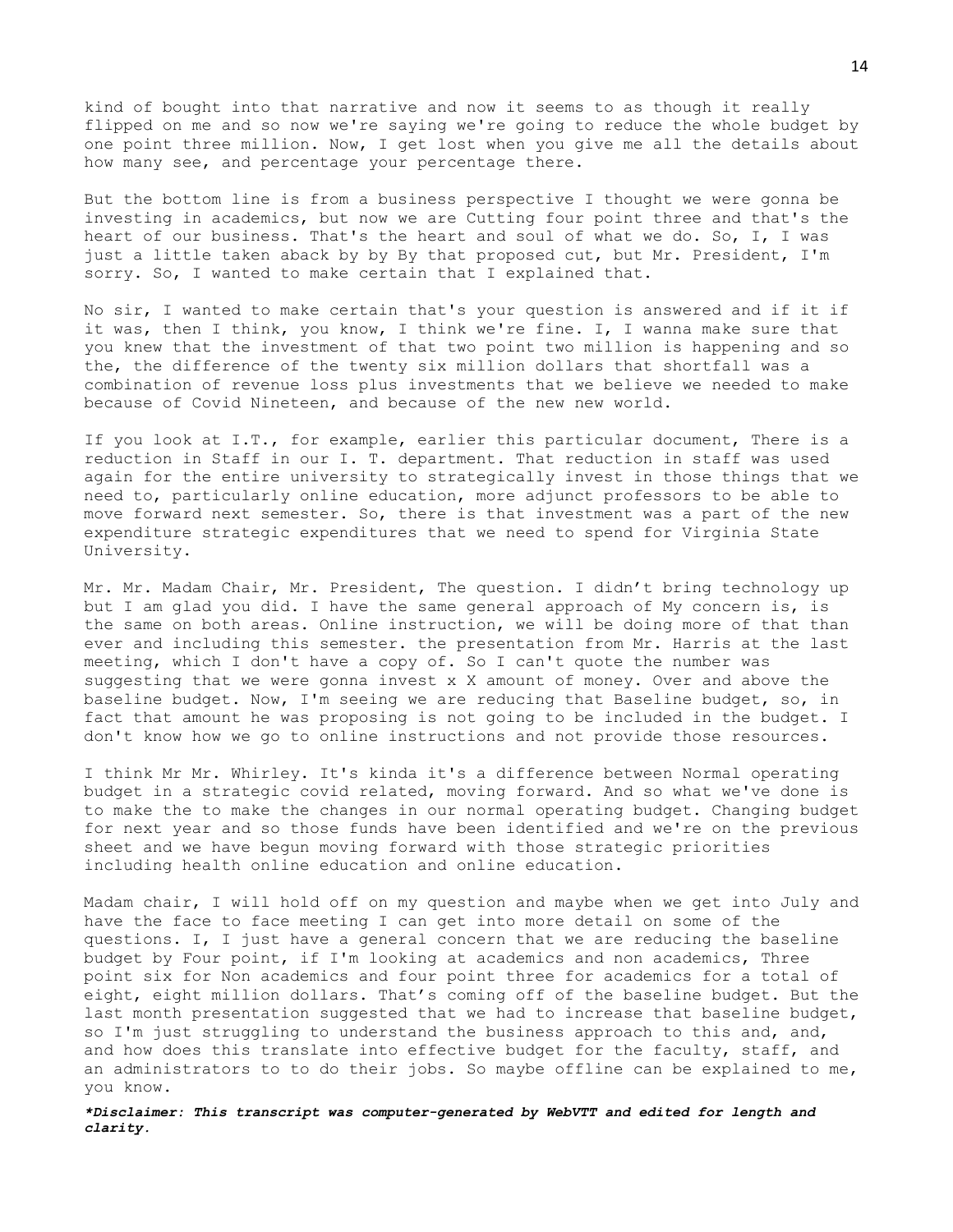Thank you Mr. Whirley. So noted. I have your concerns down. We will address them and be able to come back with a more definitive answer in our July meeting.

Okay, are there any other questions?

Madam chair, This is Dr. Spencer. I have one question.

Yes, Dr. Spencer.

Mr. Davenport, Can you can you that you're taking twenty five percent from the departments. Can you tell us what the departmental budgets for each of the departments budgets are so that we can put in perspective how that twenty five percent NPS reduction is going to impact the department functioning? And then, do you have an itemization of the vacancies, the position numbers, and the salaries associated with that Because I know that You you just said that the taking off the provost and the library would leave two, three point three million, but if we divided three point, three million into the average salary for faculty that still constitutes forty four positions, and then minus the, the twenty five percent NPS reduction. So that's still a very significant impact on academics, even though it may seem insignificant.

And then also, I wanted to point out that the College of humanities, social sciences that one point, two million dollar cut for that department, which really provides a large number of the GE requirements and has the highest course in student load is very, heavy. So can you let us know what the, what the actual budgets are for each department so that we can understand the, the impact of the twenty five percent?

And I am going to let, maybe Dr. Palm has some of the information. I don't have the budgets in front of me, but we certainly did look at the budgets, particularly as it pertains and nonpersonal services to make sure we couldn't cut You know, where we couldn't realize that twenty five percent reduction, and all the vacancies I, we do have a report that I worked with Dr. Palm and his team on of all of the vacancies for each of the academic programs that were represented.

Just my recommendation as Faculty Senate Chair, I really think it is important to contextualize these general numbers. Both the Senate and the board have an appropriate amount of information to be able to determine what that impact with that financial impact would look like. Generally, it seems like it's nothing in comparison to the larger budget, but when you put it in context as to what the departmental budgets are. Department to budget, that's only sixteen thousand dollars per year. Can't really four to twenty five percent cut especially when you consider the printing and telephone costs that have to come off of the top of department to budget. So I think it would have been good to be able to contextualize what Budgets are so that we can understand what that twenty five percent looks like. Dr. Palm, I don't know if you have that information, but if you do could you share it.

Yeah, what I would tell you again we were looking at the overall college departmental, twenty, five percent and so in many cases and I'll get that information to you. I don't have it right now. But when you take a look at the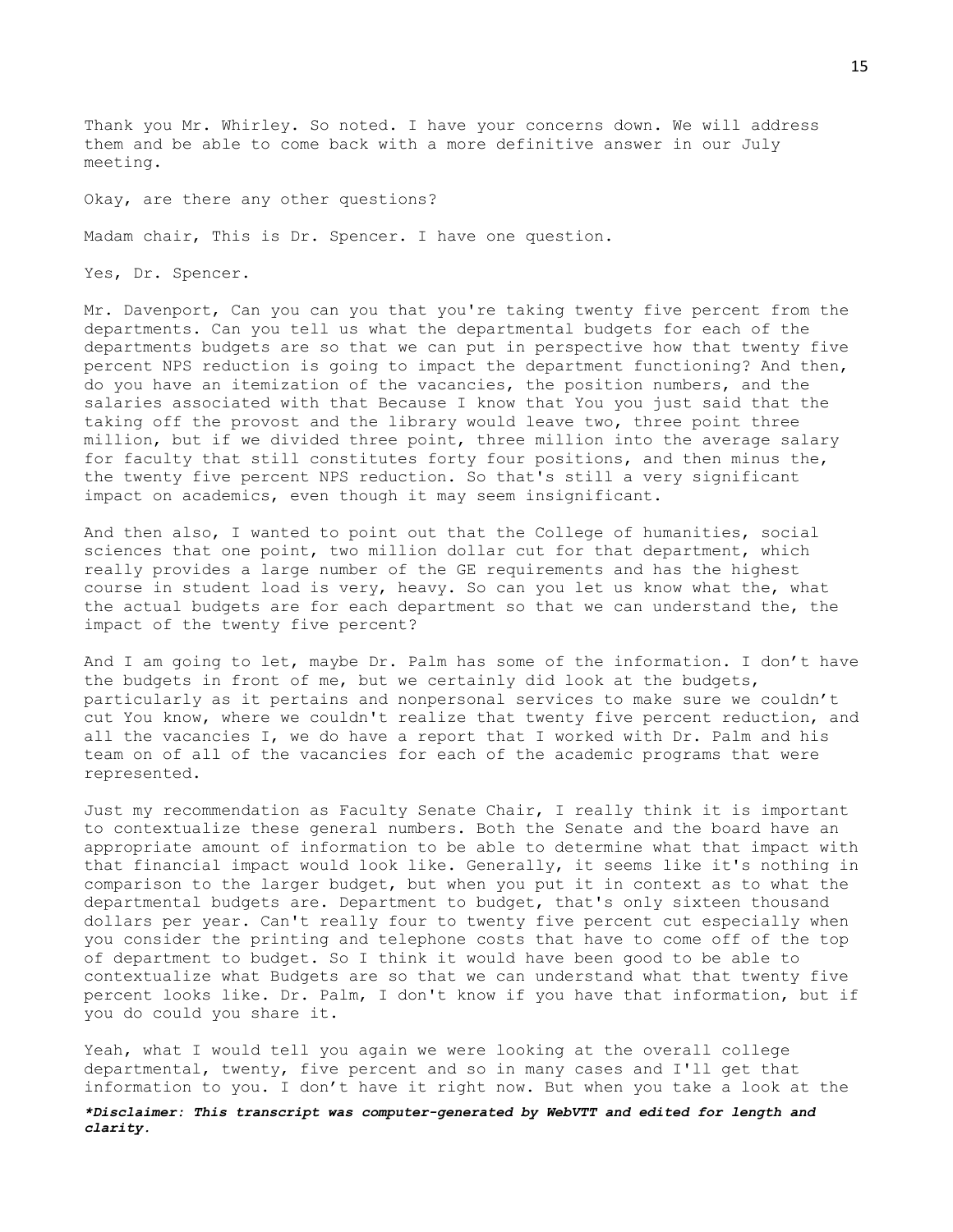actual college itself, when they when I asked the deans and chairs to go in, they also took into consideration that this is not gonna be a normal semester. So, there's gonna be a reduction in a number things that are taking place as we, as we move into the semester. But again, it was overall for the college itself, not specifically for the for the particular departments itself so, in some cases, a department may have taken more of a, a reduction versus another Just, as far as the the general college itself went.

But my major goal was really to have the deans and chairs work through it with regards to being able to continue that quality instruction as well as operating. And so we, we've had again had a number of conversations that that discussed the reductions, but also wanted to make sure that they can still deliver the instruction that is needed to make sure that our students are Getting that quality education, thank you.

As we all know, Mr. Hill can hear us clearly, but he is not able to hit his sound so that we can hear him. So he has asked me for the record to share that He also has concern with us knowledge and using three million as a carry over the same concerned that Mr. Whirley had and as well, he has a concern with the cuts to the faculty, so just for the record He wants to be down as having made those comments.

Yes, Mr. Hill. I see your hand. Oh, that's good. Okay. Very good. Very good. Any other questions on what has been presented by Mr. Davenport or Mr. Palm, Dr. Palm?

Mr. Rector or President Abdullah, do you have any final comments?

Yes, I do. I echo the sentiments of the President as he thanked his the staff for the effort that they put forth in preparing reports and information for for this meeting. We know as you mentioned in your opening, that this is a, this isn't the not normal, normal season for us, to be engaged. We understand that this is this is extra. And then it, it, it takes the, the effort of the staff. So, we're, we're thankful and grateful for the efforts.

Finally we, we were noticed that our general counsel will be leaving on July thirty to take an assignment with the attorney general's office. And so I, I would like to officially thank Ms. Ramona Taylor for her five years Service to Virginia State University. Service that that included the delivery of her time, her talent, and her guidance with with regards to the board and to the university. So, with that, we, we wish your good luck and Godspeed as she moved into this, this new season of her career in the AG's office, so thank you very much, Ms. Ramona Taylor.

And thank you.

Madam Chair. I'd like to I like to jump in first. I would like to echo the rector's remarks. I thank Ms. Taylor for her service to Virginia State University for her commitment to the students. Please also forgive me that my neighbor is cutting grass. First, I want to make sure thanks for for what she's done.

Second, I know that because we're in a public meeting, I'm more mindful of the fact that students may be listening. So I wanted to make sure that I clarify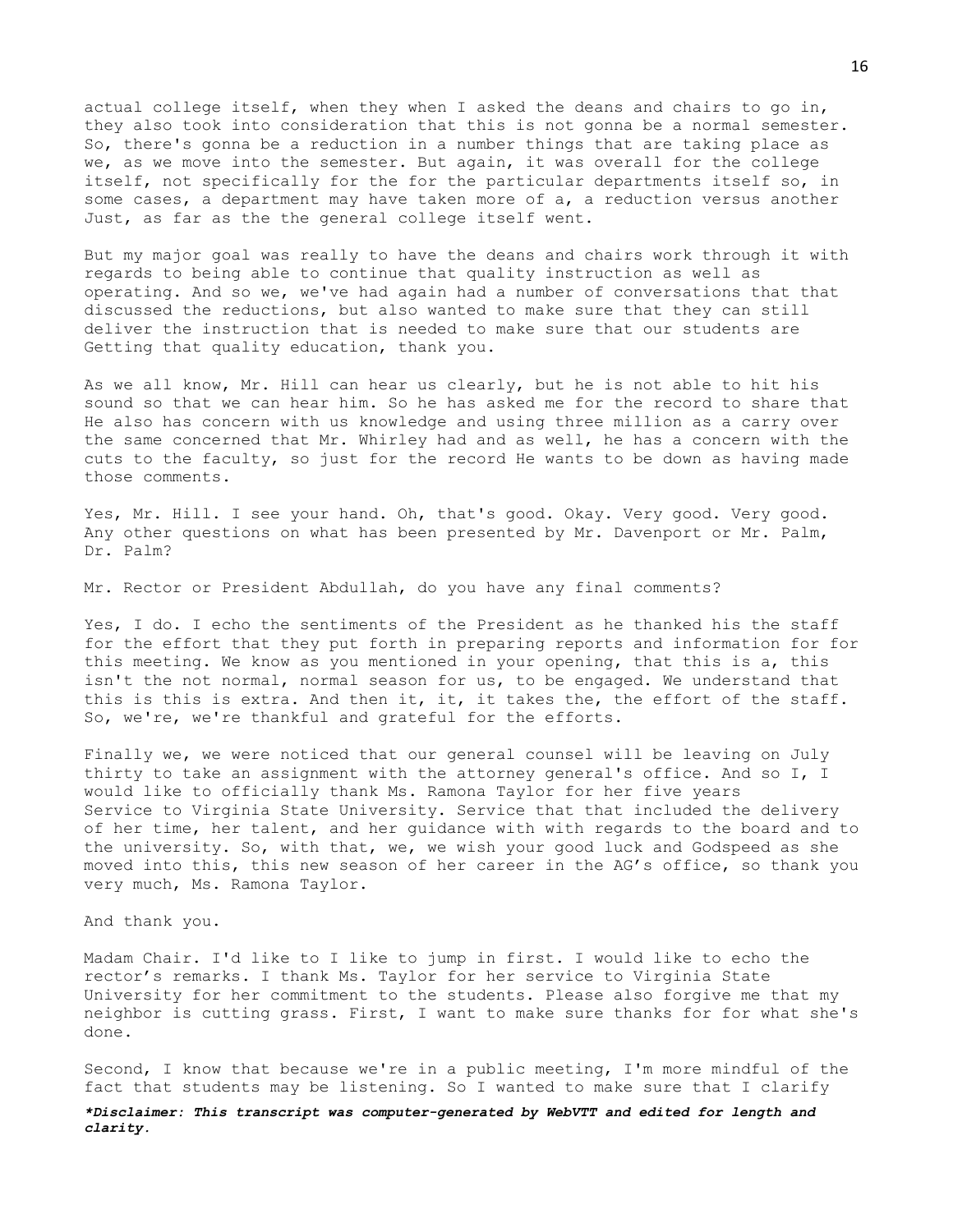the residence hall situation. So, in our previous meeting, we talked about having mostly singles. We are now actually to mostly doubles in our nontraditional our newer dorms that we are double occupancy in most rooms where there was doubles before and then an actual additional single occupancy because of the community restrooms in those dorms.

And so, that brings our number to about twenty three, fifty that was quoted earlier. That is very close to the number of students that we have had in previous years. We do anticipate having a larger number of students, not just those or prioritize number of sophomores and juniors also. However, we do have actually heightened interest this year, so we, we still will have to manage that high interest but I wanted to make sure. So any of the students and with that, and thank you, Madam Chair for for the for the wonderful meeting.

Thank you. Mr. President.

I would like to have some final remarks as well…Having listened to everyone. I've recognize that the Finance Committee has a tremendous challenge in front of it. He worked very closely with me the last couple of days bringing me up to speed looking at the numbers upside down. And I want to thank him publicly for that, but I do recognize it's a hard task, not just for him and his department, but for the entire university end for us as a board. And the bottom line is this and we all know this, even looking within our own household when you have a finite amount of money. Hard decisions have to be made and unfortunately, no one ever agrees on how a finite amount of money is supposed to be spent. When the money is good there are No issues. Everybody is happy and everybody skips along and keep going.

I leave you with this this joke, it may be funny to some and maybe not to others. When I first got married, my husband thought good financial management and stewardship was if each day he had a dollar left. And he said he had managed well, he has spent all his money, but he had a dollar left, and I looked like he was crazy. And that became obviously, you know, thirty, forty years later into our marriage, he has come over to my side of the fence, because good financial management is not having a dollar left. It's being able to say, hey, because I have so much left that I can pay bills with what's been left over because I've been a better Steward of my finances. And I think that is the situation that Virginia State finds itself in right now. We have a finite amount of dollars to work with and we have to find ways to shore up our financial resources, i.e., going out and getting donors and showing our current donors that we are still a good investment, that we are still turning out great students. We have great faculty. We have a great campus. There's a lot of work for us to do, but the reality right now is we have a finite amount of dollars, and we are living right now, paycheck to paycheck or i.e., tuition to tuition.

And nobody wants to use whatever savings that they may have even in personal finances to pay current bills. The whole idea is that those reserves, are supposed to be used for emergencies that were unanticipated, but ongoing current operations should be able to be paid and managed out of your operating Funds and revenues and unfortunately for a whole lot of different reasons that we've already uncovered and some I've mentioned in my opening comments, that is not the situation and again, I want to assure everyone that we believe we are aware of, of all of those answers. And if not as time goes on, we will become aware of them and that we are not taking any of these things lightly.